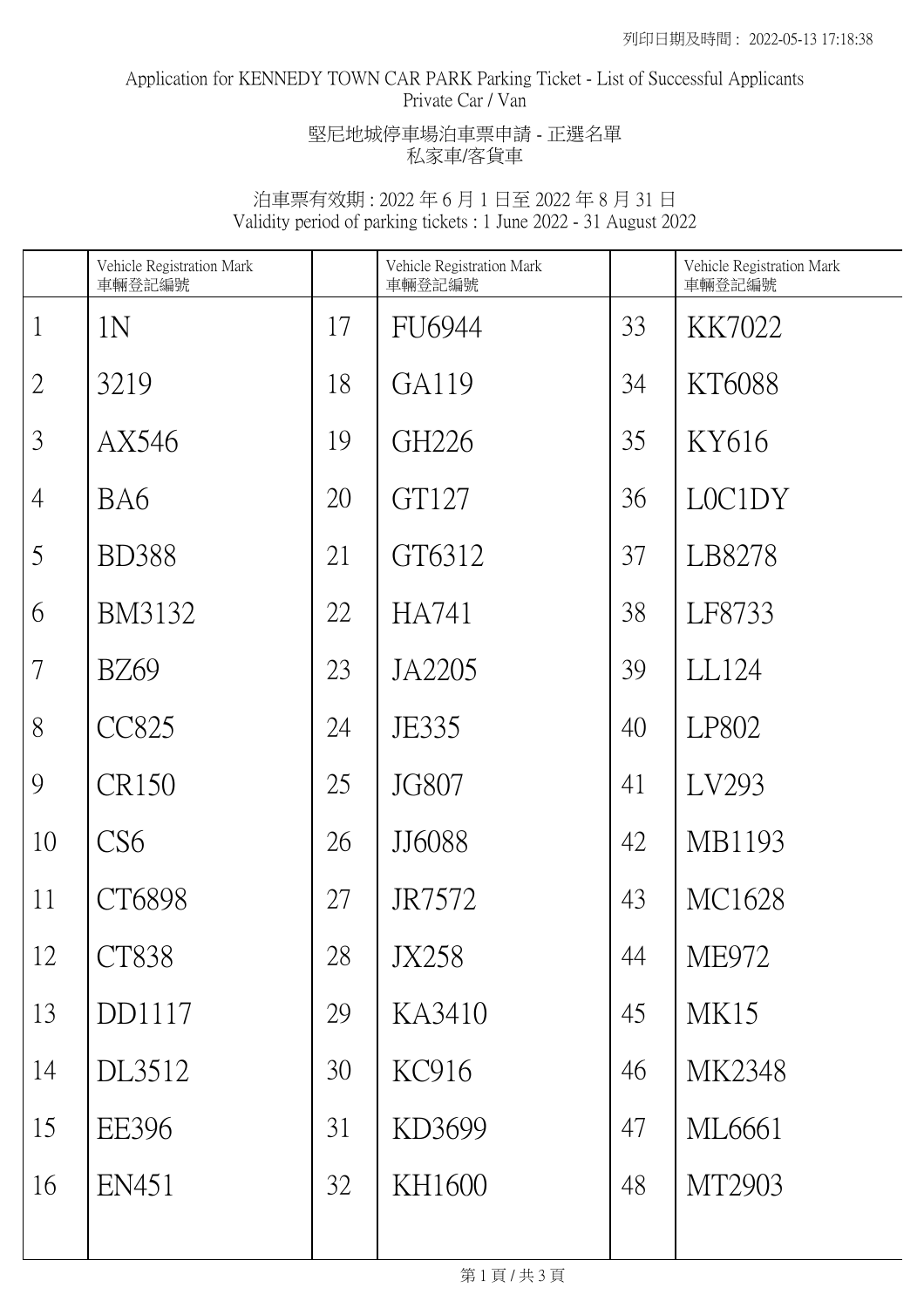|    | Vehicle Registration Mark<br>車輛登記編號 |    | Vehicle Registration Mark<br>車輛登記編號 |     | Vehicle Registration Mark<br>車輛登記編號 |
|----|-------------------------------------|----|-------------------------------------|-----|-------------------------------------|
| 49 | MT7695                              | 69 | RE8400                              | 89  | TC3975                              |
| 50 | MU7850                              | 70 | RF8432                              | 90  | <b>TC7728</b>                       |
| 51 | <b>MX550</b>                        | 71 | RK1730                              | 91  | TG3202                              |
| 52 | ND278                               | 72 | <b>RN3200</b>                       | 92  | TJ1358                              |
| 53 | NM309                               | 73 | RW1984                              | 93  | TN4260                              |
| 54 | NM966                               | 74 | RW2308                              | 94  | TP1681                              |
| 55 | NN1316                              | 75 | RY3381                              | 95  | <b>TT710</b>                        |
| 56 | NN4993                              | 76 | RZ4078                              | 96  | TU2156                              |
| 57 | NN9023                              | 77 | SA2564                              | 97  | TU566                               |
| 58 | NZ6636                              | 78 | SD381                               | 98  | <b>TU891</b>                        |
| 59 | PA1082                              | 79 | SG4735                              | 99  | TX3561                              |
| 60 | PA865                               | 80 | <b>SKYT</b>                         | 100 | TZ1029                              |
| 61 | PA887                               | 81 | SP3862                              | 101 | UA7671                              |
| 62 | PF6051                              | 82 | SS1831                              | 102 | UB1037                              |
| 63 | PM5450                              | 83 | SX4459                              | 103 | UH2366                              |
| 64 | PT4865                              | 84 | SY1657                              | 104 | UH2659                              |
| 65 | PX7166                              | 85 | SY6977                              | 105 | <b>UM8618</b>                       |
| 66 | PX9825                              | 86 | TA4226                              | 106 | <b>US203</b>                        |
| 67 | RB5562                              | 87 | TA8544                              | 107 | US3494                              |
| 68 | RB6705                              | 88 | TB6932                              | 108 | UU637                               |
|    |                                     |    |                                     |     |                                     |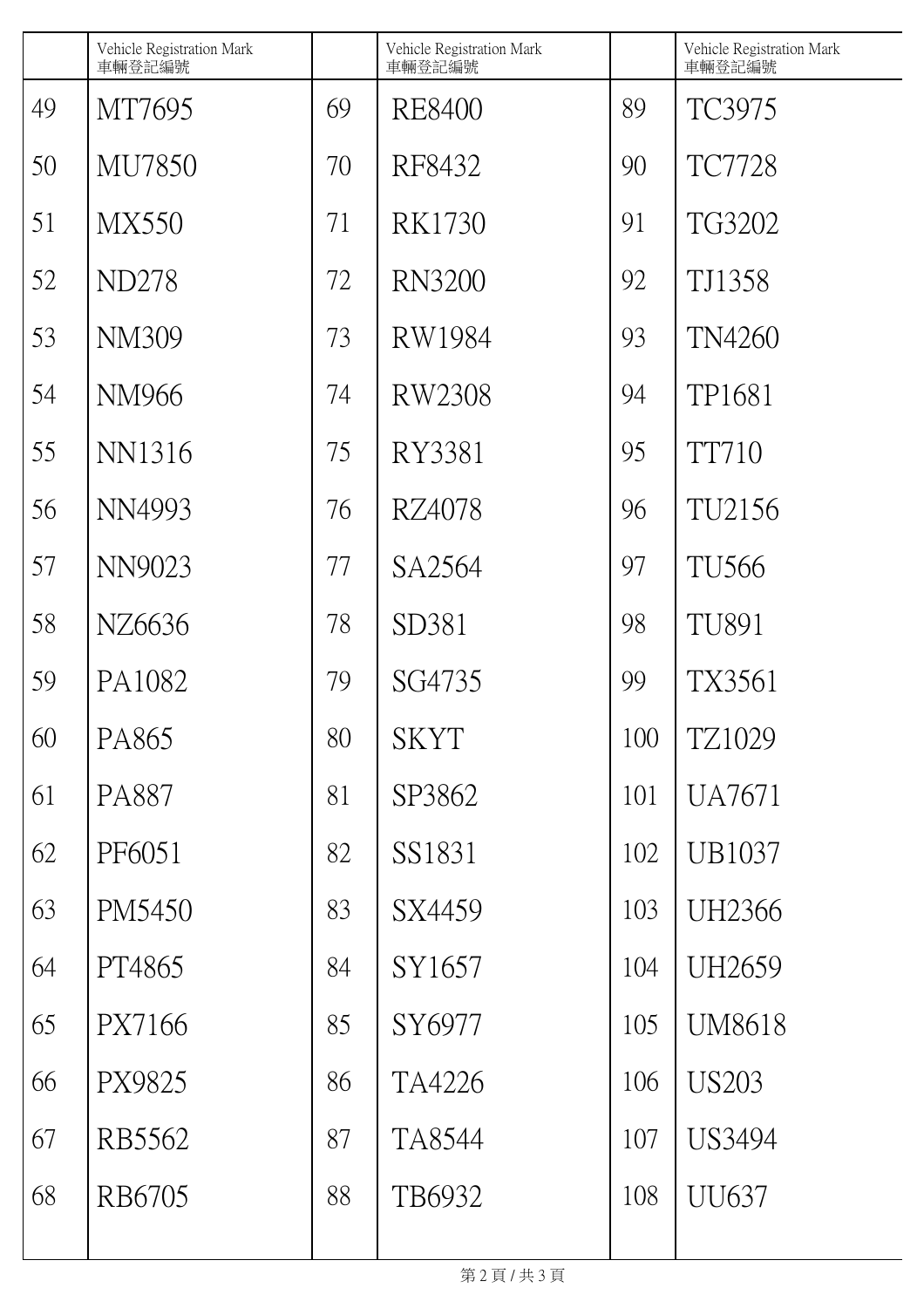|     | Vehicle Registration Mark<br>車輛登記編號 |     | Vehicle Registration Mark<br>車輛登記編號 |     | Vehicle Registration Mark<br>車輛登記編號 |
|-----|-------------------------------------|-----|-------------------------------------|-----|-------------------------------------|
| 109 | UZ1846                              | 129 | WT9539                              | 149 | XV4862                              |
| 110 | UZ5626                              | 130 | WU6542                              | 150 | XW4678                              |
| 111 | <b>UZ5820</b>                       | 131 | WV5661                              |     |                                     |
| 112 | <b>VK2847</b>                       | 132 | WX5903                              |     |                                     |
| 113 | VL628                               | 133 | WZ664                               |     |                                     |
| 114 | <b>VL7368</b>                       | 134 | <b>XB130</b>                        |     |                                     |
| 115 | VL8971                              | 135 | XF2204                              |     |                                     |
| 116 | VN4381                              | 136 | XF4572                              |     |                                     |
| 117 | VP3364                              | 137 | XH1043                              |     |                                     |
| 118 | VP583                               | 138 | XH8862                              |     |                                     |
| 119 | VP7790                              | 139 | XJ146                               |     |                                     |
| 120 | VZ7092                              | 140 | XK1866                              |     |                                     |
| 121 | WA1908                              | 141 | XN5518                              |     |                                     |
| 122 | WB6081                              | 142 | XN6698                              |     |                                     |
| 123 | WJ5890                              | 143 | XR1344                              |     |                                     |
| 124 | WK4074                              | 144 | XS1955                              |     |                                     |
| 125 | WL3110                              | 145 | XT6196                              |     |                                     |
| 126 | WN3331                              | 146 | XT9251                              |     |                                     |
| 127 | WR4964                              | 147 | XU7496                              |     |                                     |
| 128 | WT812                               | 148 | XU9885                              |     |                                     |
|     |                                     |     |                                     |     |                                     |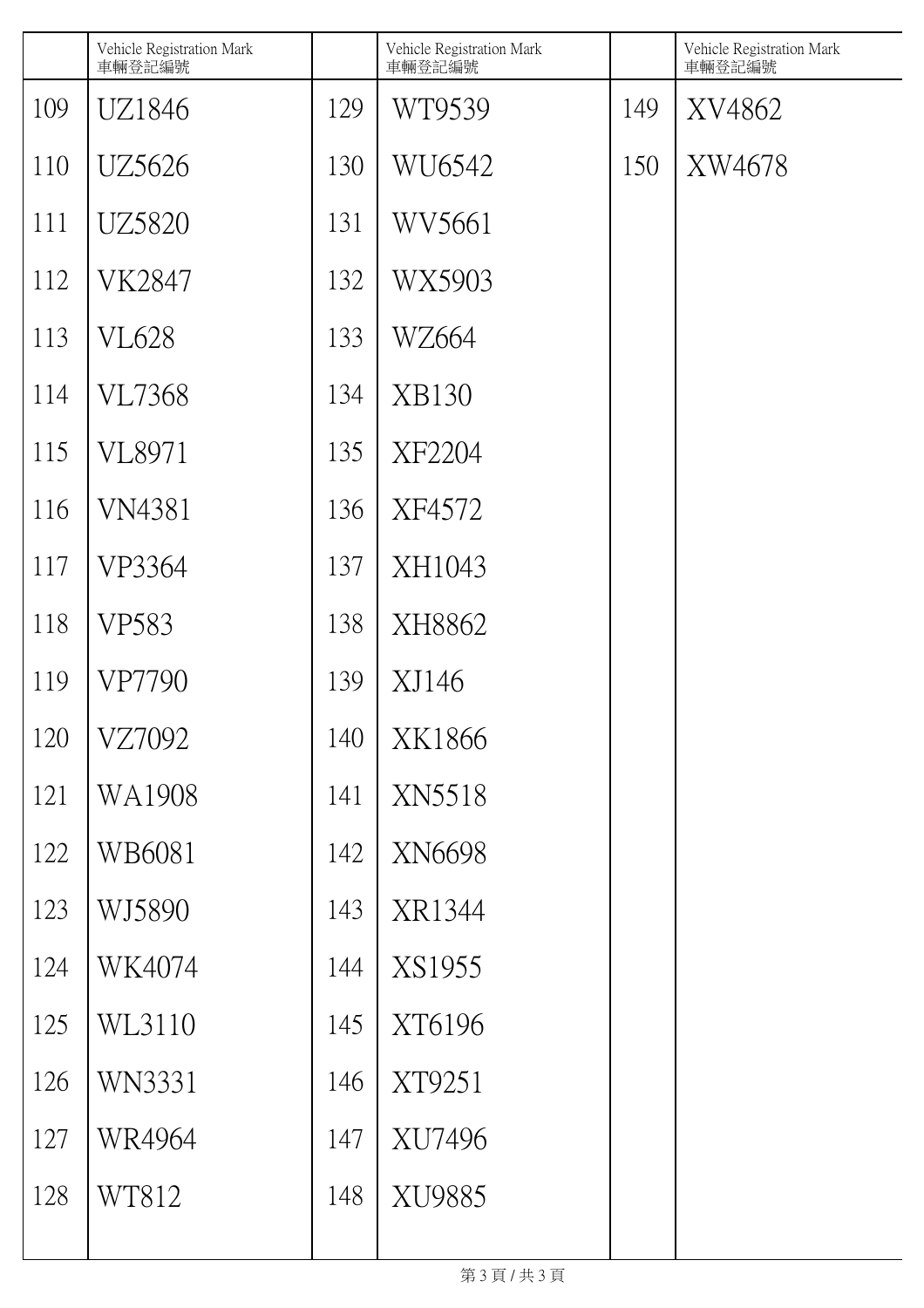## Application for KENNEDY TOWN CAR PARK Parking Ticket - List of Waiting Applicants Private Car / Van

# 堅尼地城停車場泊車票申請 - 候補名單 私家車/客貨車

| Priority<br>次序 | Vehicle Registration Mark<br>車輛登記編號 | Priority<br>次序 | Vehicle Registration Mark<br>車輛登記編號 | Priority<br>次序 | Vehicle Registration Mark<br>車輛登記編號 |
|----------------|-------------------------------------|----------------|-------------------------------------|----------------|-------------------------------------|
| $\mathbf{1}$   | WC3658                              | 19             | TT1831                              | 37             | XY9671                              |
| $\overline{2}$ | <b>ALECHEBE</b>                     | 20             | NB1960                              | 38             | XU3617                              |
| $\mathfrak{Z}$ | NM3752                              | 21             | <b>CCUECPAU</b>                     | 39             | RP8743                              |
| $\overline{4}$ | RX9799                              | 22             | TV4152                              | 40             | MR823                               |
| 5              | XL2966                              | 23             | XD4266                              | 41             | WT1471                              |
| 6              | RR2722                              | 24             | WP6331                              | 42             | LX375                               |
| $\tau$         | MV351                               | 25             | KC365                               | 43             | <b>VS820</b>                        |
| 8              | WH5766                              | 26             | JY4450                              | 44             | WC1770                              |
| 9              | TK3190                              | 27             | SH616                               | 45             | ER1838                              |
| 10             | RY6957                              | 28             | <b>RH713</b>                        | 46             | HF3328                              |
| 11             | WA4014                              | 29             | CC455                               | 47             | XR8053                              |
| 12             | TH9731                              | 30             | EM8107                              | 48             | SR5141                              |
| 13             | WK2160                              | 31             | LA3544                              | 49             | <b>WN6208</b>                       |
| 14             | EZ3750                              | 32             | XT1123                              | 50             | PU5645                              |
| 15             | DJ1663                              | 33             | SF8674                              | 51             | JA8698                              |
| 16             | GA8801                              | 34             | SU377                               | 52             | KS475                               |
| 17             | VR3005                              | 35             | TY2920                              | 53             | XT1982                              |
| 18             | RE9505                              | 36             | <b>TF8801</b>                       | 54             | HOJE1                               |
|                |                                     |                |                                     |                |                                     |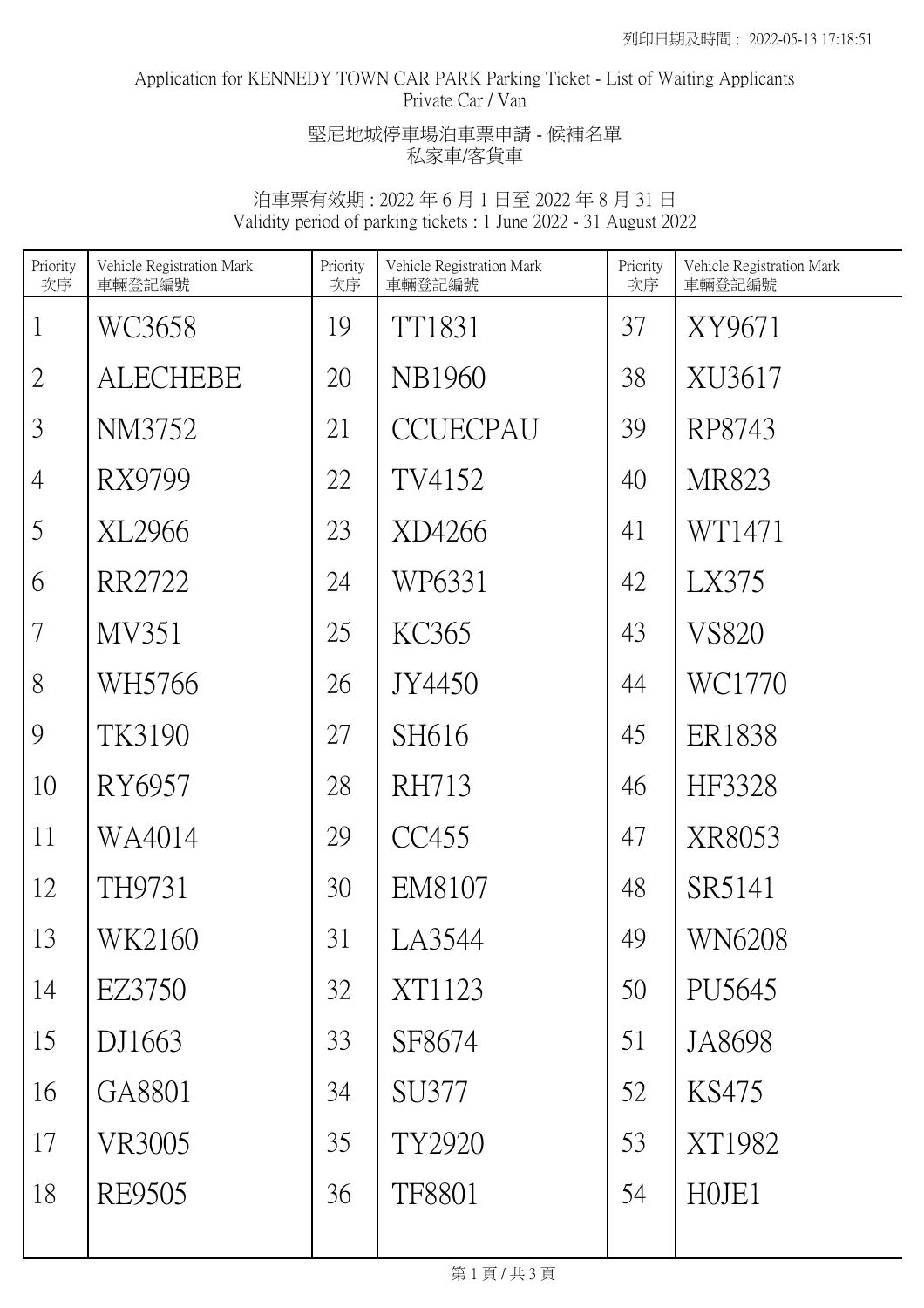| Priority<br>次序 | Vehicle Registration Mark<br>車輛登記編號 | Priority<br>次序 | Vehicle Registration Mark<br>車輛登記編號 | Priority<br>次序 | Vehicle Registration Mark<br>車輛登記編號 |
|----------------|-------------------------------------|----------------|-------------------------------------|----------------|-------------------------------------|
| 55             | HS8369                              | 77             | RW9403                              | 99             | WK176                               |
| 56             | WG2259                              | 78             | VZ993                               | 100            | <b>RU7981</b>                       |
| 57             | SP2616                              | 79             | UM6654                              | 101            | PJ7422                              |
| 58             | RJ8337                              | 80             | <b>ES9098</b>                       | 102            | XV5585                              |
| 59             | JL1129                              | 81             | GT2181                              | 103            | WT7523                              |
| 60             | <b>VR987</b>                        | 82             | PH2688                              | 104            | MT6048                              |
| 61             | VB1812                              | 83             | VY1099                              | 105            | WD1017                              |
| 62             | WS3233                              | 84             | WL9459                              | 106            | XF7563                              |
| 63             | <b>FW7168</b>                       | 85             | NA3620                              | 107            | <b>TF860</b>                        |
| 64             | FB213                               | 86             | UD8665                              | 108            | VP5643                              |
| 65             | HP5841                              | 87             | VX6372                              | 109            | XG2871                              |
| 66             | NY2872                              | 88             | SZ4484                              | 110            | VK8861                              |
| 67             | PH7071                              | 89             | PV9106                              | 111            | VP1160                              |
| 68             | <b>VL6427</b>                       | 90             | MP9850                              | 112            | RC9332                              |
| 69             | EZ1119                              | 91             | JL9131                              | 113            | LS3528                              |
| 70             | <b>UA2021</b>                       | 92             | WS3197                              | 114            | UP7439                              |
| 71             | XP6825                              | 93             | XA6635                              | 115            | WF8444                              |
| 72             | KY670                               | 94             | WT5108                              | 116            | PH2619                              |
| 73             | XM1499                              | 95             | XN8864                              | 117            | <b>CC826</b>                        |
| 74             | SJ3326                              | 96             | RL291                               | 118            | TS6364                              |
| 75             | <b>NY8878</b>                       | 97             | VR9719                              | 119            | SA6358                              |
| 76             | <b>UC6807</b>                       | 98             | WK5025                              | 120            | <b>DV8881</b>                       |
|                |                                     |                |                                     |                |                                     |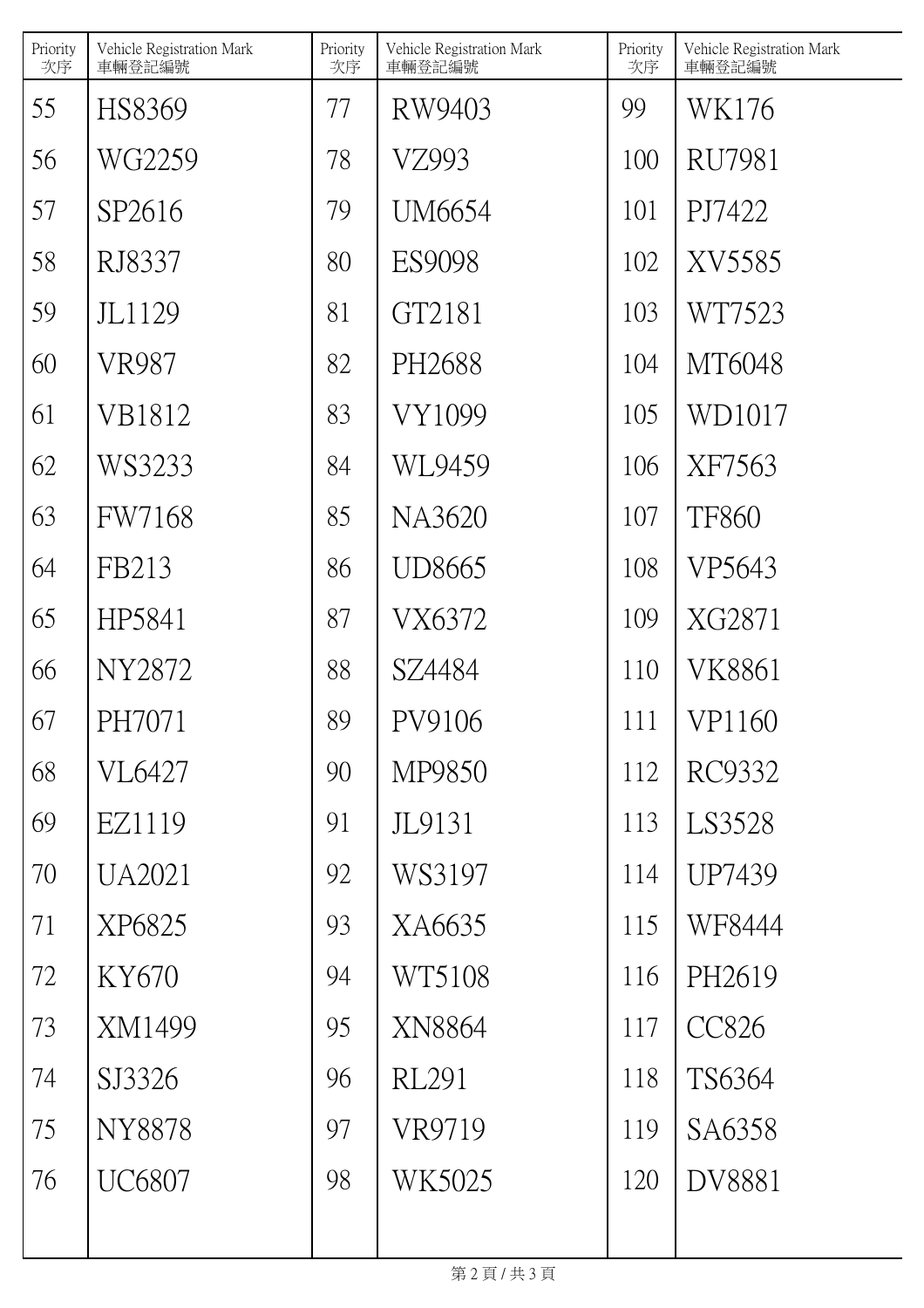| Priority<br>次序 | Vehicle Registration Mark<br>車輛登記編號 | Priority<br>次序 | Vehicle Registration Mark<br>車輛登記編號 | Priority<br>次序 | Vehicle Registration Mark<br>車輛登記編號 |
|----------------|-------------------------------------|----------------|-------------------------------------|----------------|-------------------------------------|
| 121            | VT5660                              | 143            | WD7831                              | 165            | KW38                                |
| 122            | XL9995                              | 144            | SZ6979                              | 166            | NN1015                              |
| 123            | <b>FN521</b>                        | 145            | TC2110                              | 167            | <b>CN688</b>                        |
| 124            | <b>VN950</b>                        | 146            | <b>SM2888</b>                       |                |                                     |
| 125            | XS9347                              | 147            | MD555                               |                |                                     |
| 126            | XL3596                              | 148            | HK9902                              |                |                                     |
| 127            | TS8266                              | 149            | VJ3381                              |                |                                     |
| 128            | <b>RZ8006</b>                       | 150            | MH483                               |                |                                     |
| 129            | DA6                                 | 151            | WH768                               |                |                                     |
| 130            | WU1637                              | 152            | <b>ALWYNL</b>                       |                |                                     |
| 131            | <b>NX5592</b>                       | 153            | WG4688                              |                |                                     |
| 132            | <b>KN703</b>                        | 154            | MX8631                              |                |                                     |
| 133            | PN1816                              | 155            | PA5421                              |                |                                     |
| 134            | SV8826                              | 156            | MP3922                              |                |                                     |
| 135            | RS9506                              | 157            | SM1201                              |                |                                     |
| 136            | KD6601                              | 158            | WS3312                              |                |                                     |
| 137            | VK8515                              | 159            | VY2137                              |                |                                     |
| 138            | <b>EE248</b>                        | 160            | XG1480                              |                |                                     |
| 139            | VR6392                              | 161            | UT6518                              |                |                                     |
| 140            | WR9813                              | 162            | <b>VY5897</b>                       |                |                                     |
| 141            | PT3767                              | 163            | XV6216                              |                |                                     |
| 142            | GG5378                              | 164            | PL5520                              |                |                                     |
|                |                                     |                |                                     |                |                                     |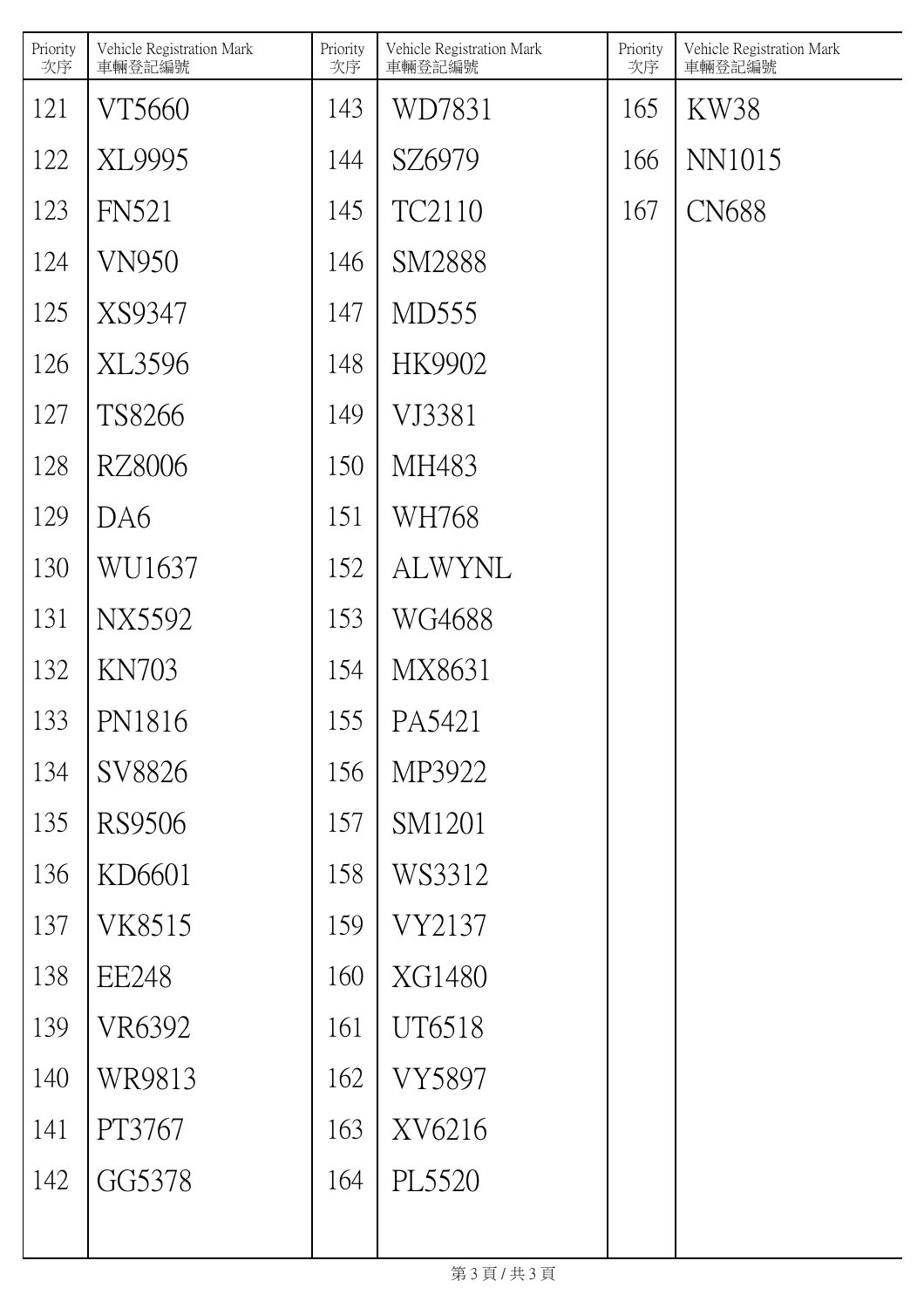## Application for KENNEDY TOWN CAR PARK Parking Ticket - List of Successful Applicants Motorcycle

堅尼地城停車場泊車票申請 - 正選名單 電單車

|                | Vehicle Registration Mark<br>車輛登記編號 |    | Vehicle Registration Mark<br>車輛登記編號 |    | Vehicle Registration Mark<br>車輛登記編號 |
|----------------|-------------------------------------|----|-------------------------------------|----|-------------------------------------|
| $\mathbf{1}$   | GB6307                              | 17 | <b>UN8538</b>                       | 33 | XJ378                               |
| $\overline{2}$ | GT6339                              | 18 | <b>UV349</b>                        | 34 | XM2522                              |
| $\overline{3}$ | HR8860                              | 19 | <b>UY3563</b>                       | 35 | XN5042                              |
| $\overline{4}$ | JJ1217                              | 20 | VE9322                              | 36 | XZ2582                              |
| 5              | JY8809                              | 21 | VH286                               |    |                                     |
| 6              | NB7497                              | 22 | VL167                               |    |                                     |
| 7              | <b>NC1129</b>                       | 23 | <b>VL5787</b>                       |    |                                     |
| 8              | RD2937                              | 24 | WB4758                              |    |                                     |
| 9              | RV4282                              | 25 | WB7481                              |    |                                     |
| 10             | TC4337                              | 26 | WG4530                              |    |                                     |
| 11             | TJ9316                              | 27 | WX4956                              |    |                                     |
| 12             | TP6956                              | 28 | XB1064                              |    |                                     |
| 13             | TS7767                              | 29 | XB6827                              |    |                                     |
| 14             | TZ5999                              | 30 | XG4100                              |    |                                     |
| 15             | <b>UA6026</b>                       | 31 | XG5014                              |    |                                     |
| 16             | <b>UD9983</b>                       | 32 | XG8995                              |    |                                     |
|                |                                     |    |                                     |    |                                     |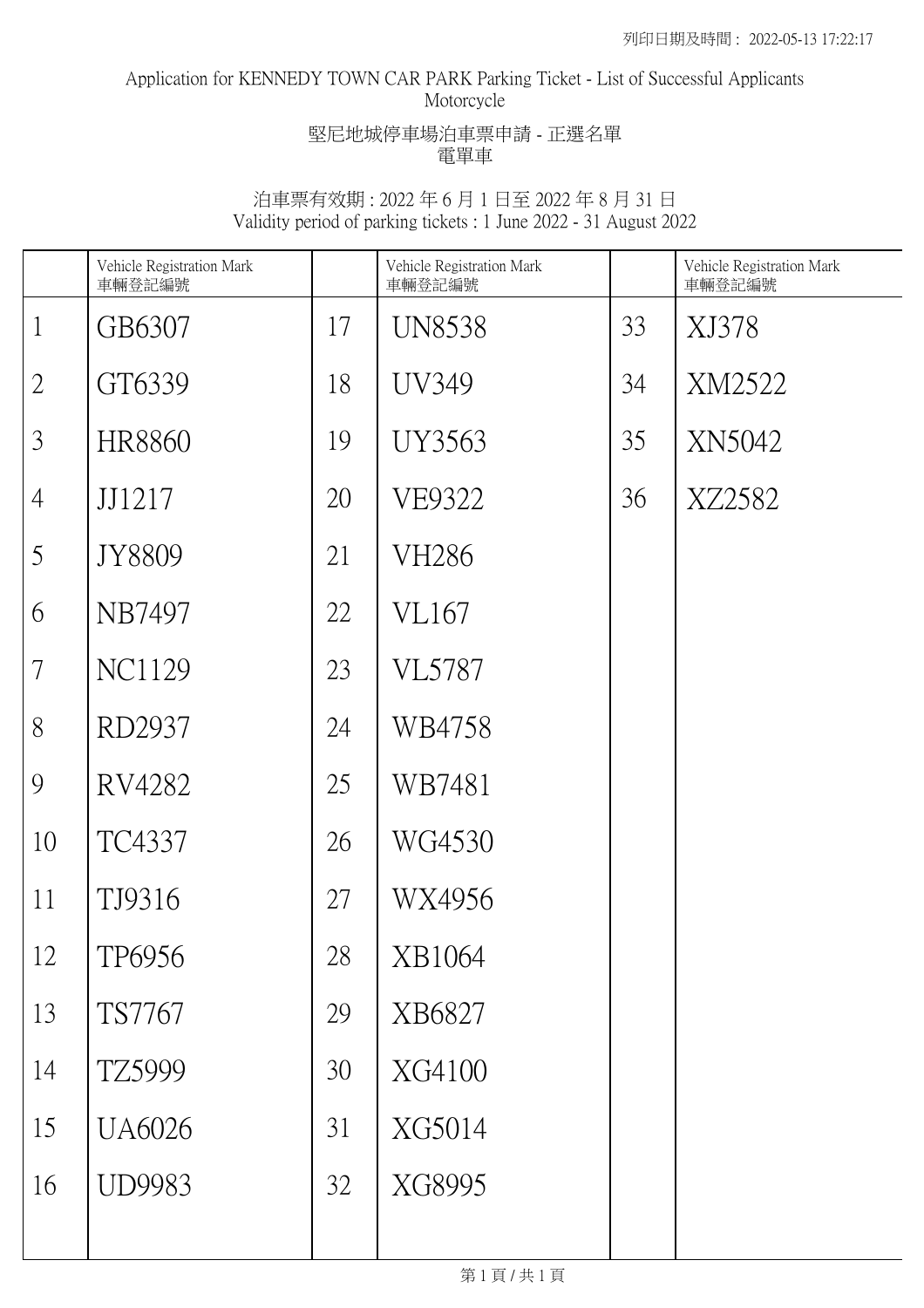# Application for KENNEDY TOWN CAR PARK Parking Ticket - List of Waiting Applicants Motorcycle

### 堅尼地城停車場泊車票申請 - 候補名單 電單車

| Priority<br>次序 | Vehicle Registration Mark<br>車輛登記編號 | Priority<br>次序 | Vehicle Registration Mark<br>車輛登記編號 | Priority<br>次序 | Vehicle Registration Mark<br>車輛登記編號 |
|----------------|-------------------------------------|----------------|-------------------------------------|----------------|-------------------------------------|
| $\mathbf{1}$   | XA9466                              | 19             | WA2423                              | 37             | <b>UN9893</b>                       |
| $\overline{2}$ | NK1666                              | 20             | XL2040                              | 38             | KW924                               |
| 3              | UA4513                              | 21             | XC7990                              | 39             | LV6170                              |
| $\overline{4}$ | TK1501                              | 22             | <b>TV110</b>                        | 40             | SU7120                              |
| 5              | MJ971                               | 23             | SW2029                              | 41             | XK8475                              |
| 6              | XG526                               | 24             | WH1964                              | 42             | XU1675                              |
| 7              | XV8687                              | 25             | WY1859                              | 43             | XE2037                              |
| 8              | WZ4331                              | 26             | <b>HS1180</b>                       | 44             | XT6252                              |
| 9              | RT9296                              | 27             | UR5626                              | 45             | TL6216                              |
| 10             | WF3747                              | 28             | 1XX1XX                              | 46             | SN1517                              |
| 11             | WH2934                              | 29             | XK9660                              | 47             | <b>RB127</b>                        |
| 12             | UM8661                              | 30             | KB8913                              | 48             | WS420                               |
| 13             | XC1213                              | 31             | PJ932                               | 49             | KG9773                              |
| 14             | MY7752                              | 32             | WL2538                              | 50             | XJ2098                              |
| 15             | XD6158                              | 33             | VR7699                              | 51             | WW1391                              |
| 16             | HZ8088                              | 34             | MD7053                              | 52             | JR422                               |
| 17             | WC6739                              | 35             | RM1931                              | 53             | UW9492                              |
| 18             | <b>NN1302</b>                       | 36             | GU3862                              | 54             | XT7226                              |
|                |                                     |                |                                     |                |                                     |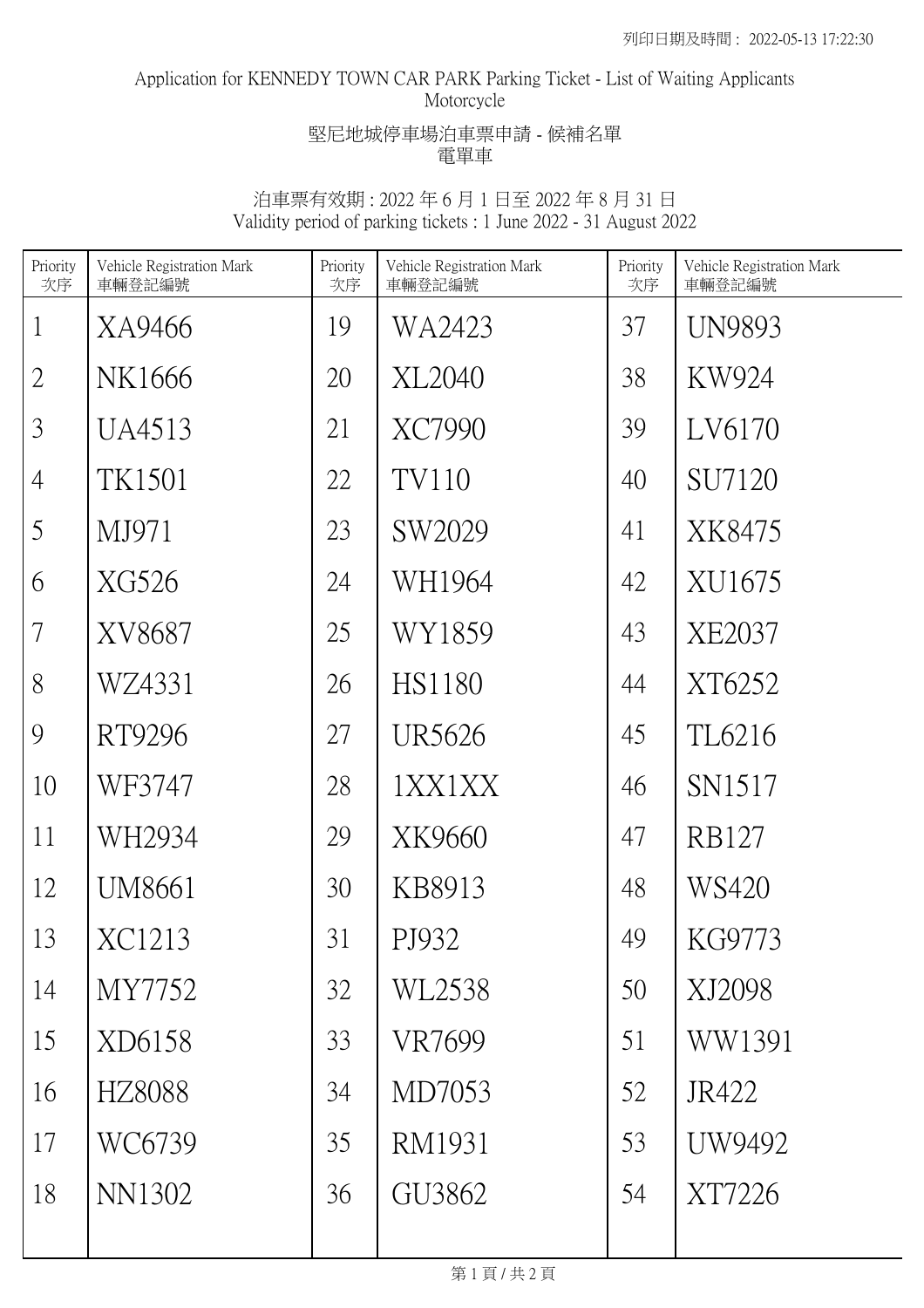| Priority<br>次序 | Vehicle Registration Mark<br>車輛登記編號 | Priority<br>次序 | Vehicle Registration Mark<br>車輛登記編號 | Priority<br>次序 | Vehicle Registration Mark<br>車輛登記編號 |
|----------------|-------------------------------------|----------------|-------------------------------------|----------------|-------------------------------------|
| 55             | JZ2918                              | 77             | SL1695                              |                |                                     |
| 56             | NT5318                              | 78             | XV3568                              |                |                                     |
| 57             | LP9467                              | 79             | WY9201                              |                |                                     |
| 58             | JF193                               | 80             | XN5715                              |                |                                     |
| 59             | WC1691                              |                |                                     |                |                                     |
| 60             | VX4401                              |                |                                     |                |                                     |
| 61             | XG8955                              |                |                                     |                |                                     |
| 62             | WV6874                              |                |                                     |                |                                     |
| 63             | NR6669                              |                |                                     |                |                                     |
| 64             | XV1557                              |                |                                     |                |                                     |
| 65             | TJ9596                              |                |                                     |                |                                     |
| 66             | XS9447                              |                |                                     |                |                                     |
| 67             | PD3126                              |                |                                     |                |                                     |
| 68             | XB5984                              |                |                                     |                |                                     |
| 69             | XW8512                              |                |                                     |                |                                     |
| $70\,$         | LT2207                              |                |                                     |                |                                     |
| 71             | TF8393                              |                |                                     |                |                                     |
| $72\,$         | WY6879                              |                |                                     |                |                                     |
| 73             | <b>VA3373</b>                       |                |                                     |                |                                     |
| 74             | SM5194                              |                |                                     |                |                                     |
| 75             | WS9198                              |                |                                     |                |                                     |
| 76             | <b>TZ4268</b>                       |                |                                     |                |                                     |
|                |                                     |                |                                     |                |                                     |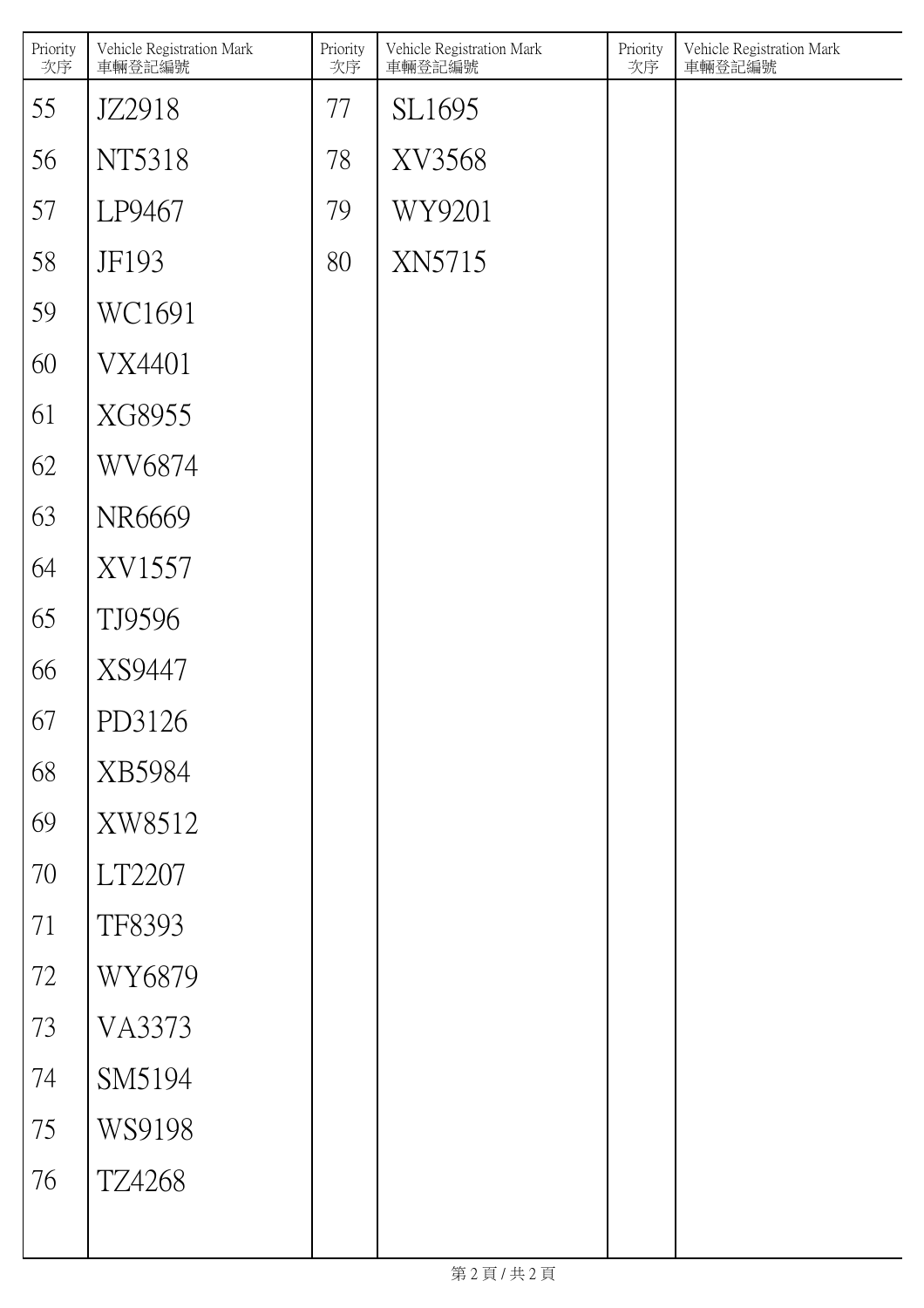#### Application for KENNEDY TOWN CAR PARK Parking Ticket - List of Successful Applicants Taxi

堅尼地城停車場泊車票申請 - 正選名單 的士

|                          | Vehicle Registration Mark<br>車輛登記編號 |    | Vehicle Registration Mark<br>車輛登記編號 | Vehicle Registration Mark<br>車輛登記編號 |
|--------------------------|-------------------------------------|----|-------------------------------------|-------------------------------------|
| $\mathbf{1}$             | DE6860                              | 17 | TJ5861                              |                                     |
| $\overline{2}$           | GR354                               | 18 | TX2174                              |                                     |
| $\mathfrak{Z}$           | JM5385                              | 19 | WK3903                              |                                     |
| $\overline{4}$           | JP8923                              | 20 | WK9630                              |                                     |
| 5                        | JU7769                              |    |                                     |                                     |
| 6                        | JV1684                              |    |                                     |                                     |
| $\overline{\mathcal{L}}$ | JZ3567                              |    |                                     |                                     |
| 8                        | JZ677                               |    |                                     |                                     |
| 9                        | KC3937                              |    |                                     |                                     |
| 10                       | KD4007                              |    |                                     |                                     |
| 11                       | KD4724                              |    |                                     |                                     |
| 12                       | LB5057                              |    |                                     |                                     |
| 13                       | LF3819                              |    |                                     |                                     |
| 14                       | PB6989                              |    |                                     |                                     |
| 15                       | PF4851                              |    |                                     |                                     |
| 16                       | PT3331                              |    |                                     |                                     |
|                          |                                     |    |                                     |                                     |